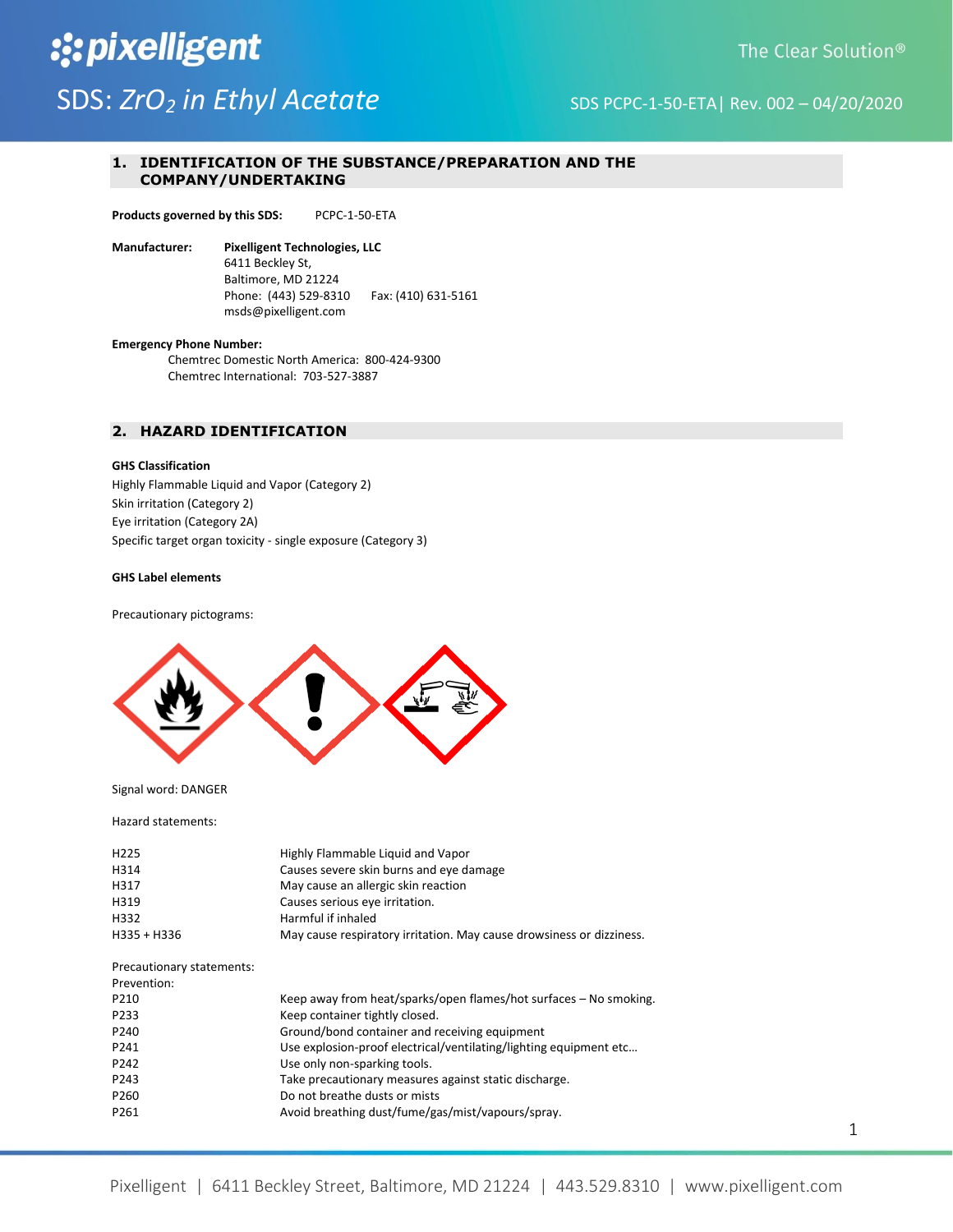# :: pixelligent

## The Clear Solution<sup>®</sup>

## SDS: *ZrO<sub>2</sub>* in Ethyl Acetate SDS PCPC-1-50-ETA| Rev. 002 – 04/20/2020

| P264<br>P271<br>P272<br>P280 | Wash hands thoroughly after handling.<br>Use only outdoors or in a well-ventilated area<br>Contaminated work clothing should not be allowed out of the workplace<br>Wear protective gloves/protective clothing/eye protection/face |
|------------------------------|------------------------------------------------------------------------------------------------------------------------------------------------------------------------------------------------------------------------------------|
|                              |                                                                                                                                                                                                                                    |
| Response:                    |                                                                                                                                                                                                                                    |
| P301+P330+P331               | If SWALLOWED: Rinse mouth. Do NOT induce vomiting.                                                                                                                                                                                 |
| P302+P352                    | IF ON SKIN: Wash with plenty of water                                                                                                                                                                                              |
| P304+P340                    | IF INHALED: Remove victim to fresh air and keep at rest in a position comfortable for breathing.                                                                                                                                   |
| P305+P351+P338               | IF IN EYES: Rinse cautiously with water for several minutes. Remove contact lenses if present and easy<br>to do.                                                                                                                   |
| P310                         | Immediately call a POISON CENTER/doctor                                                                                                                                                                                            |
| P312                         | Call a POISON CENTER or doctor/physician if you feel unwell.                                                                                                                                                                       |
| P337+P313                    | If eye irritation persists: Get medical advice/attention.                                                                                                                                                                          |
| P303+P361+P353               | IF ON SKIN (or hair): Remove/Take off immediately all contaminated clothing. Rinse skin with                                                                                                                                       |
|                              | water/shower.                                                                                                                                                                                                                      |
| P370+P378                    | In case of fire: Use dry sand, foam, carbon dioxide or dry chemical powder extinguisher for extinction.                                                                                                                            |
| P302+P352                    | IF ON SKIN: Wash with plenty of water. If irritation persists, repeat flushing.                                                                                                                                                    |
| P332+P313                    | If skin irritation occurs: Get medical advice/attention.                                                                                                                                                                           |
| P333+P313                    | If skin irritation or rash occurs: Get medical advice/attention                                                                                                                                                                    |
| P362+P364                    | Take off contaminated clothing and wash it before reuse                                                                                                                                                                            |
| Storage:                     |                                                                                                                                                                                                                                    |
| P403+P235                    | Store in a well ventilated place. Keep cool.                                                                                                                                                                                       |
| P403+P233                    | Store in a well ventilated place. Keep container tightly closed.                                                                                                                                                                   |
| P405                         | Store locked up.                                                                                                                                                                                                                   |
| Disposal:                    |                                                                                                                                                                                                                                    |
| P501                         | Dispose of contents/container in accordance with all national and local regulations.                                                                                                                                               |

## **3. COMPOSITION/INFORMATION OF INGREDIENTS**

| <b>Chemical Name</b>                    | CAS#                | %        |
|-----------------------------------------|---------------------|----------|
| Zirconium dioxide (in nanocrystal form) | 1314-23-4           | $8 - 80$ |
| Ethyl acetate                           | 141-78-6            | 10-60    |
| Capping agent                           | <b>Trade Secret</b> | $2 - 20$ |
| Capping agent                           | <b>Trade Secret</b> | $2 - 20$ |

This product is a "Hazardous Chemical" as defined by the OSHA Hazard Communication Standard found at 29 CFR 1910.1200. Exact concentrations are being withheld due to trade secrets and due to variability of concentrations covering the range of products indicated above.

#### **4. FIRST AID MEASURES**

#### **Consult a physician. Show this SDS to the doctor.**

#### **Eye**

Immediately flush the contaminated eye(s) with lukewarm, gently flowing water for 15 minutes, while holding the eyelid(s) open. Obtain medical advice.

#### **Skin**

Remove contaminated clothing, shoes, and leather goods. Quickly and gently, blot or brush away excess chemical. Wash gently and thoroughly with lukewarm gently flowing water and non-abrasive soap for 15 minutes. If irritation persists, repeat flushing. Obtain medical advice. Completely decontaminate clothing, shoes and leather goods before reuse or discard.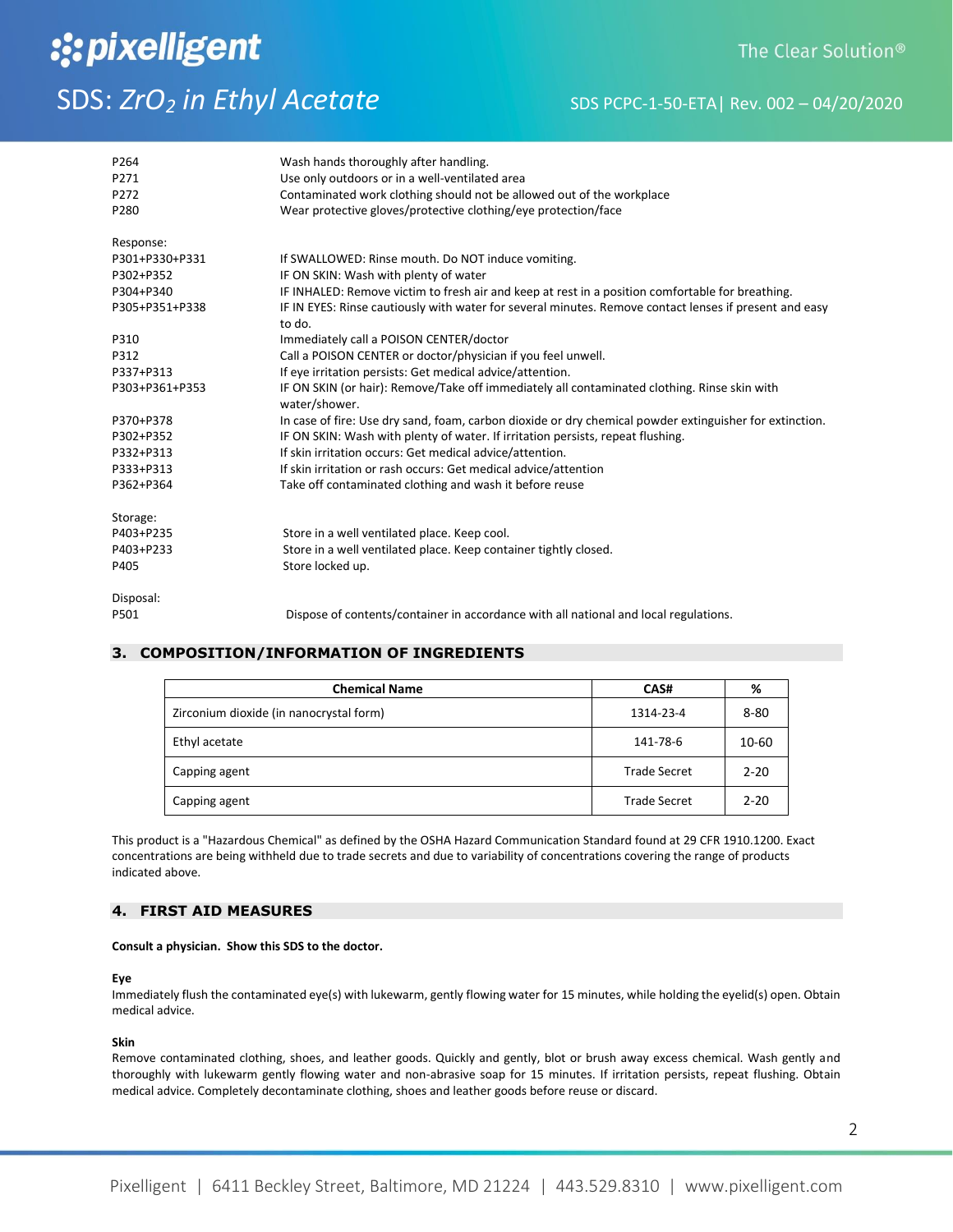#### **Inhalation**

Move person to fresh air. Give artificial respiration if needed. If breathing is difficult, qualified personnel should administer oxygen. Get immediate medical attention.

#### **Ingestion**

Do not induce vomiting unless directed to do so by medical personnel. Get immediate medical attention.

### **5. FIRE AND EXPLOSION DATA**

#### **Extinguishing Media**

Use water fog or spray, universal foam, carbon dioxide or dry chemical.

#### **Special Fire Fighting Procedures**

Wear an approved, positive pressure, self-contained breathing apparatus and full protective clothing. Cool fire exposed containers with water.

#### **Unusual Fire Hazards**

Smoke, fumes containing incomplete combustion products. Vapors are heavier than air and may travel along surfaces to remote ignition sources and flash back.

#### **Hazardous Decomposition Products**

Oxides of carbon.

### **6. ACCIDENTAL RELEASE MEASURES**

Remove all ignition sources. Vapor explosion hazard. Wear appropriate protective clothing to prevent eye and skin contact. Ventilate area. Keep out of sewers. Isolate area and keep unnecessary and unprotected personnel from entering the area. Cover with an inert absorbent material and collect into an appropriate container for disposal. Report spills and releases as required to appropriate authorities.

#### **7. HANDLING AND STORAGE**

#### **Handling**

Avoid breathing vapors, aerosols and mists. Use with adequate ventilation. Avoid contact with the eyes, skin and clothing. Vapors are heavier than air and may travel long distances and accumulate in low lying areas. Ignition and/or flashback can occur. Electrically ground and bond all equipment. Use of non-sparking or explosion-proof equipment may be necessary. Empty containers can contain vapors. Do not cut, drill, grind, weld, or perform similar operations on or near empty containers. If dried, use PPE in the presence of solid

#### **Storage**

Store in a cool, dry, well-ventilated location away from incompatible materials. Keep containers closed when not in use.

#### **8. EXPOSURE CONTROLS/PERSONAL PROTECTION**

| Component           | <b>Exposure Limits</b>                                           |
|---------------------|------------------------------------------------------------------|
| Zirconium compounds | 5 mg/m <sup>3</sup> TWA (OSHA)                                   |
| Ethyl acetate       | 400 ppm TWA (NIOSH)<br>400 ppm TWA (OSHA)<br>400 ppm TWA (ACGIH) |
| Capping agents      | None Established                                                 |

#### **Respiratory Protection**

If needed, an approved respirator with organic vapor/P100/N100 cartridges may be used. For higher exposures, a supplied air respirator may be required. Respirator selection and use should be based on contaminant type, form and concentration. Follow applicable regulations and good Industrial Hygiene practice. Use with adequate general or local exhaust ventilation to maintain exposure levels below the occupational exposure limits.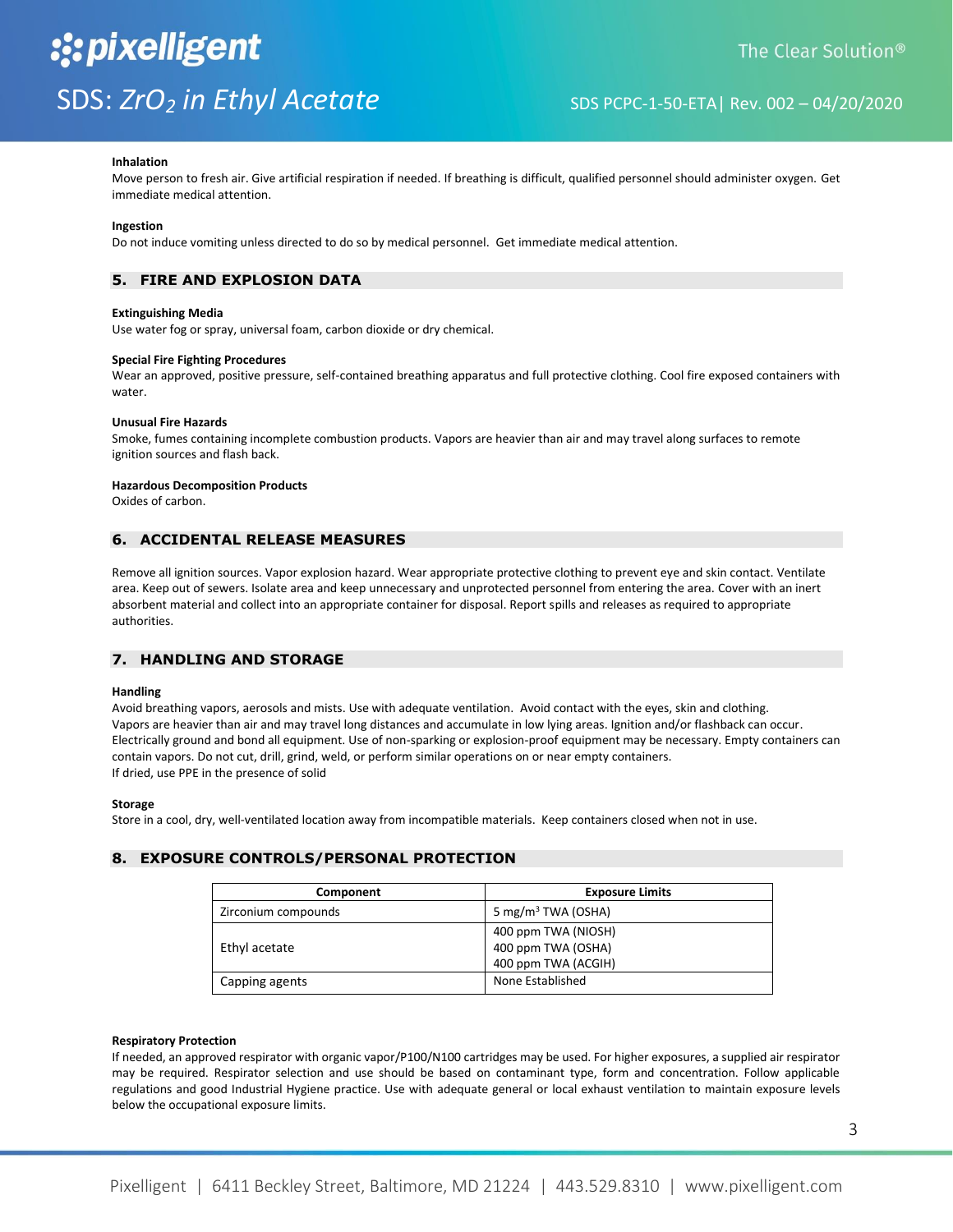#### **Skin Protection**

Impervious gloves are recommended.

#### **Eye Protection**

Chemical safety goggles recommended.

#### **Other Protective Equipment**

Impervious clothing is required to prevent skin contact and contamination of personal clothing. If dried, use PPE in the presence of solid

#### **9. PHYSICAL AND CHEMICAL PROPERTIES**

Properties shown are for Ethyl Acetate

#### **Appearance:** Liquid

| pH:                      | Not applicable    |
|--------------------------|-------------------|
| <b>Boiling Point:</b>    | 75-78 °C          |
| <b>Vapor Pressure:</b>   | 103 mbar @ 2      |
| <b>Vapor Density:</b>    | $3.04$ (Air = 1.0 |
| <b>Flash Point:</b>      | -4 °C             |
| <b>Evaporation Rate:</b> | Not available     |

**Photographicable <b>Specific Gravity:** 0.902 g/cm3 **Boiling Point:** 75-78 <sup>o</sup>C **Melting Point:** -83.5 <sup>o</sup>C **Value 20 °C Water Solubility:** Slightly soluble **Vapor Density:** 3.04 (Air =1.0) **Flammable Limits: LEL:** 2.0% **Flash Point:** -4 <sup>o</sup>C **Flammable Limits: UEL:** 11.5%

#### **10. STABILITY AND REACTIVITY**

#### **Incompatibility/Conditions to Avoid**

Strong oxidizers. Keep away from heat, sparks, flames and other sources of ignition.

#### **Hazardous Decomposition Products**

Combustion will produce oxides of carbon.

#### **11. TOXICOLOGICAL INFORMATION**

#### **Health Hazards:**

Eyes: Causes eye irritation. High vapor/aerosol concentrations may be irritating.

Skin: Prolonged or repeated contact with skin may cause redness, itching, irritation and eczema/chapping.

Inhalation: May cause irritation to the mucous membranes and upper respiratory tract. In high concentrations, vapors and aerosol mists have a narcotic effect and may cause headache, fatigue, dizziness and nausea.

Ingestion: Irritating. May cause nausea, stomach pain and vomiting. Ingestion may result in vomiting; aspiration (breathing) of vomitus into lungs must be avoided as even small quantities may result in aspiration pneumonitis.

Target organs: Eyes. Skin. Respiratory system. Central nervous system. Liver. Kidneys.

Chronic effects: organic solvents may be absorbed into the body by inhalation and cause permanent damage to the nervous system, including the brain. Frequent or prolonged contact may defat and dry the skin, leading to discomfort and dermatitis. May cause eyes, skin, and respiratory irritation.

#### **No toxicological data available for product**

**Ethyl Acetate Toxicity Data** Dermal: LD50 (rabbit) – 18,000 mg/kg Oral: LD50 (rat) – 5,620 mg/kg

### **12. ECOLOGICAL INFORMATION**

**No ecological toxicity data available for product**